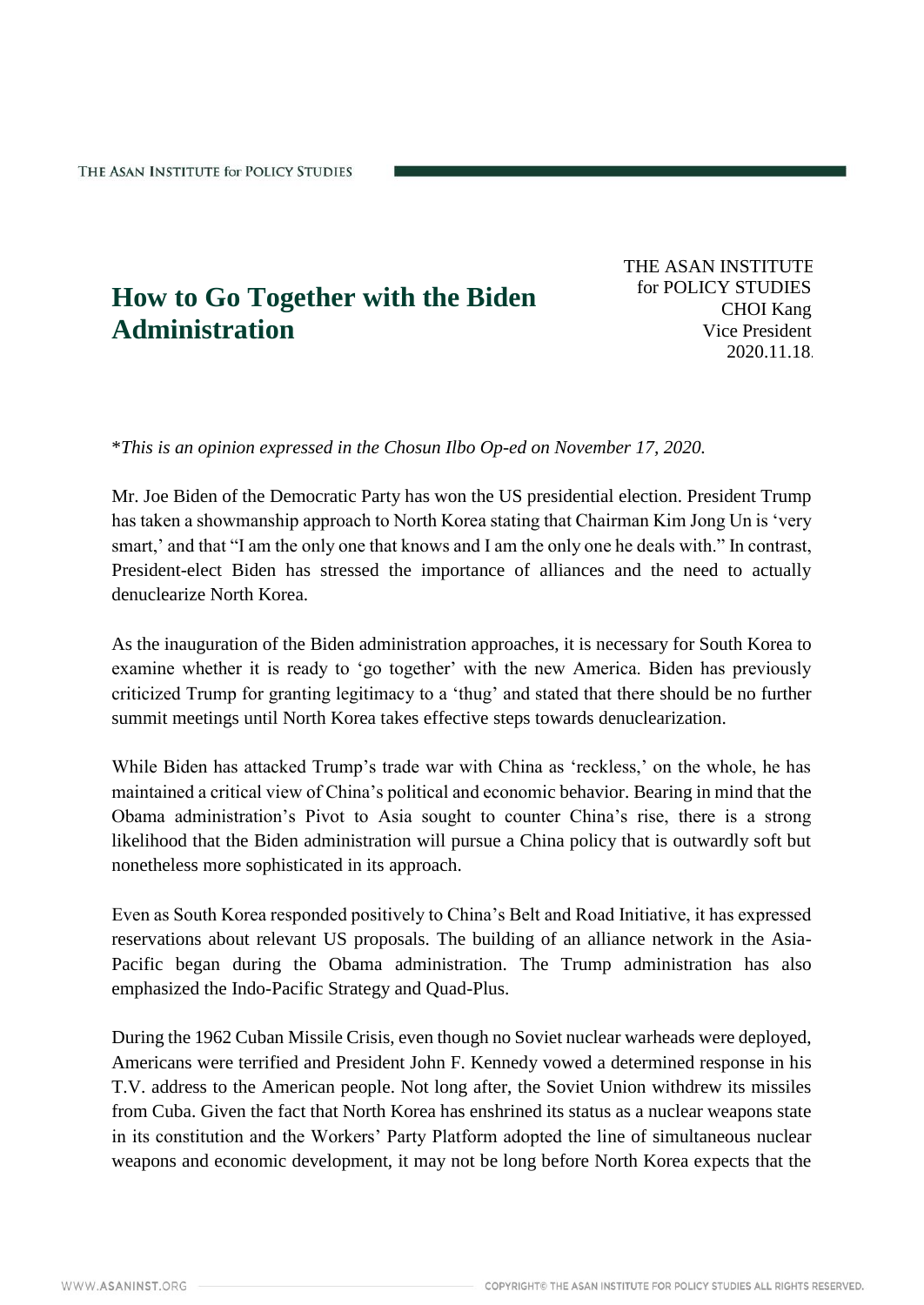long-awaited conditions necessary for a North-led unification are achieved. South Korea's current security situation is incomparably worse than that of the United States in 1962, yet South Korea's overall level of security sensitivity has declined and it is hard to find any sign of serious efforts in seeking effective ways to resolve the North Korean nuclear problem.

When the South Korean government's special envoys visited Pyongyang in March 2018, Kim Jong Un said that he would give up his nuclear weapons if the United States can offer a security guarantee for the Kim regime and removed the military threat. But this was a roundabout way of calling for the withdrawal of US troops from South Korea and terminating the ROK-US alliance as a precondition for denuclearization. Since then, the South Korean government has portrayed itself as a mediator in the North Korean nuclear issue, hoping that scaling back or cancelling ROK-US military exercises in accordance with North Korean demands will lead Kim Jong Un to give up his nuclear arsenal. This plays into North Korea's longstanding claim that it developed nuclear weapons to counter the threat posed by the US. Continuing to agree with North Korea's propaganda may lead to the conclusion that the withdrawal of US forces resolves all problems. The problem of this kind of logic is that it can end with the "Vietnamization of the Korean Peninsula."

Tired of North Korea's repeated broken promises, US Democrats' views of North Korea have hardened. Now that the continental United States is within reach of North Korea's nuclear weapons, their policies will differ from the past. The incoming Biden administration will pursue working-level talks aimed at obtaining effective measures of North Korean denuclearization and implementation steps as well as rigorous verification.

In the event that North Korea does not change its stance, the US is likely to implement tougher measures ranging from stricter implementation of the UN Security Council sanction resolutions to an expansion of secondary boycotts against companies and individuals that are involved in trade with North Korea. Given that it was the Obama administration that pushed for the deployment of the THAAD missile defense system, the Biden administration is also likely to pursue the strengthening of military readiness.

If South Korea continues to maintain the same North Korea policy that it had during the Trump era, there are concerns that the Biden administration will see South Korea as a 'mediator' that has lost its sense of balance. At a time when both China and North Korea have the same goal of removing US forces from the Korean Peninsula, South Korea's fixation on the value of 'selfreliance' and an early transition of wartime operational control could lead the US to question whether South Korea actually needs the US. The US may see South Korea as a country lacking